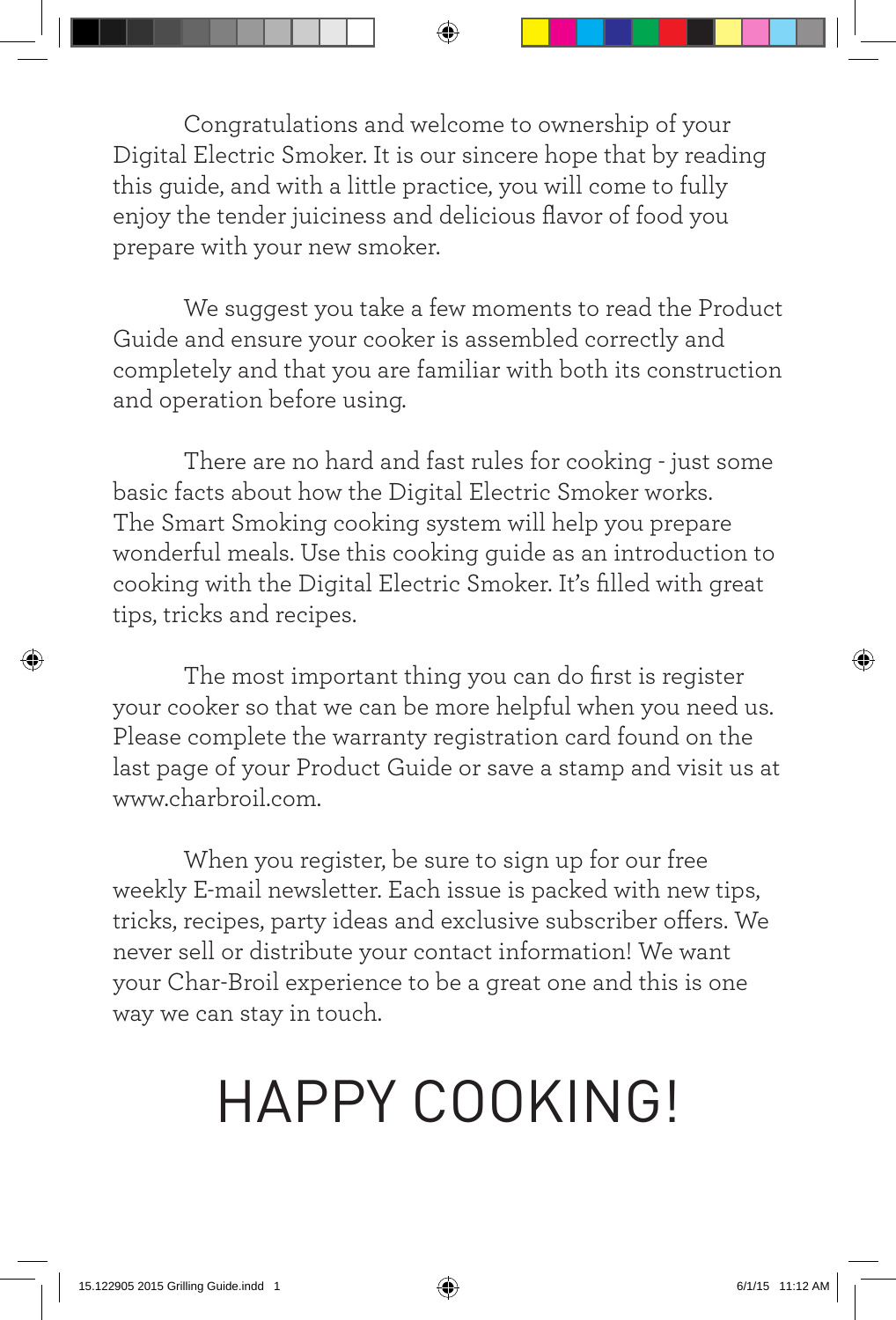

## **Table of Contents:**

⊕

## **Smoker Controls**

 $\bigcirc$ 

The Digital Smoker has intuitive, easy-to-use controls. Take a moment to familiarize yourself with the buttons and their functions:



**3**

 $\bigoplus$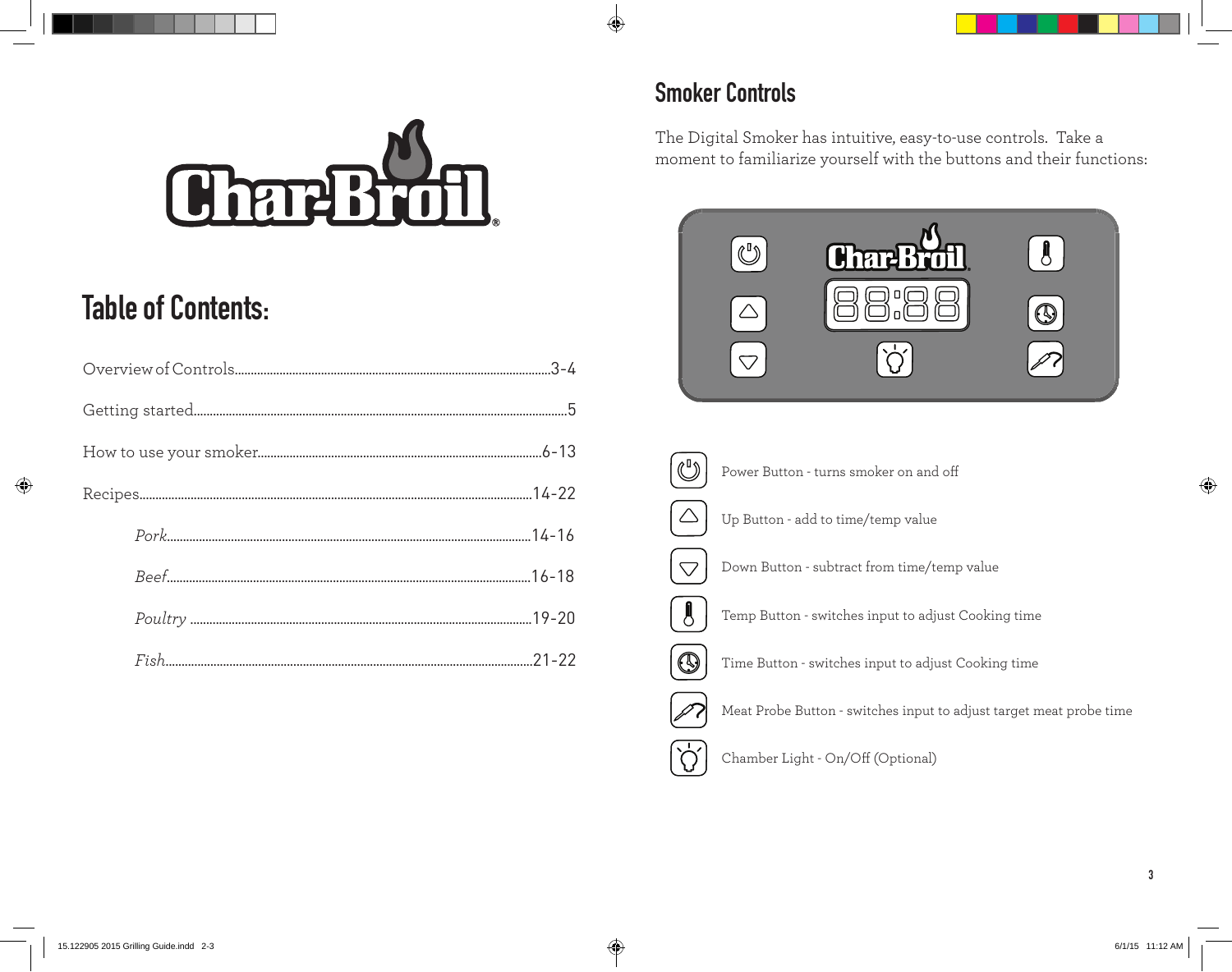### **Remote Control (Optional)**

The Digital Smoker comes equipped with a remote for monitoring and controlling your cook from a distance. It's buttons are identical to that of the control panel and it includes a status display that shows the following information:



## **A Few Notes First:**

- The control panel temperature reading may fluctuate plus or minus 10-15°F (5-8°C) as the appliance cycles to maintain correct cooking temperature setting. This is normal operation of the smoker.
- Press the Power Button once, and the appliance is now ready to receive input settings from the Temp Button, Time Button and/ or Meat Probe Button.
- If appliance is powered on and left unattended for 19 hours, the appliance will automatically turn off.
- The controller reads and displays internal cook temperature setting in °F, time in 00:00 (hours:minutes) and meat probe temperature in °F. Temperature readings can be changed from °F to °C by pressing the "UP" and "DOWN" buttons simultaneously for a period of 3 seconds. The temperature readings can be changed back to °F from °C using the same method.
- The heating element will not begin to heat up until you input 1) Cook time and cook temp or 2) Meat probe target temp and cook temp. NOTE: You must choose to cook by either time or meat probe target temp. These functions will not work simultaneously.
- If the meat probe is not connected to the smoker the meat probe function is disabled.

## **Before your first cook...**

You new smoker needs to be seasoned before use. Seasoning prepares your smoker for cooking by burning off any residues left over from the manufacturing process.

### **Here's how:**

• Make sure water pan is in place with NO WATER and smoker box is in place with NO WOOD CHIPS.

⊕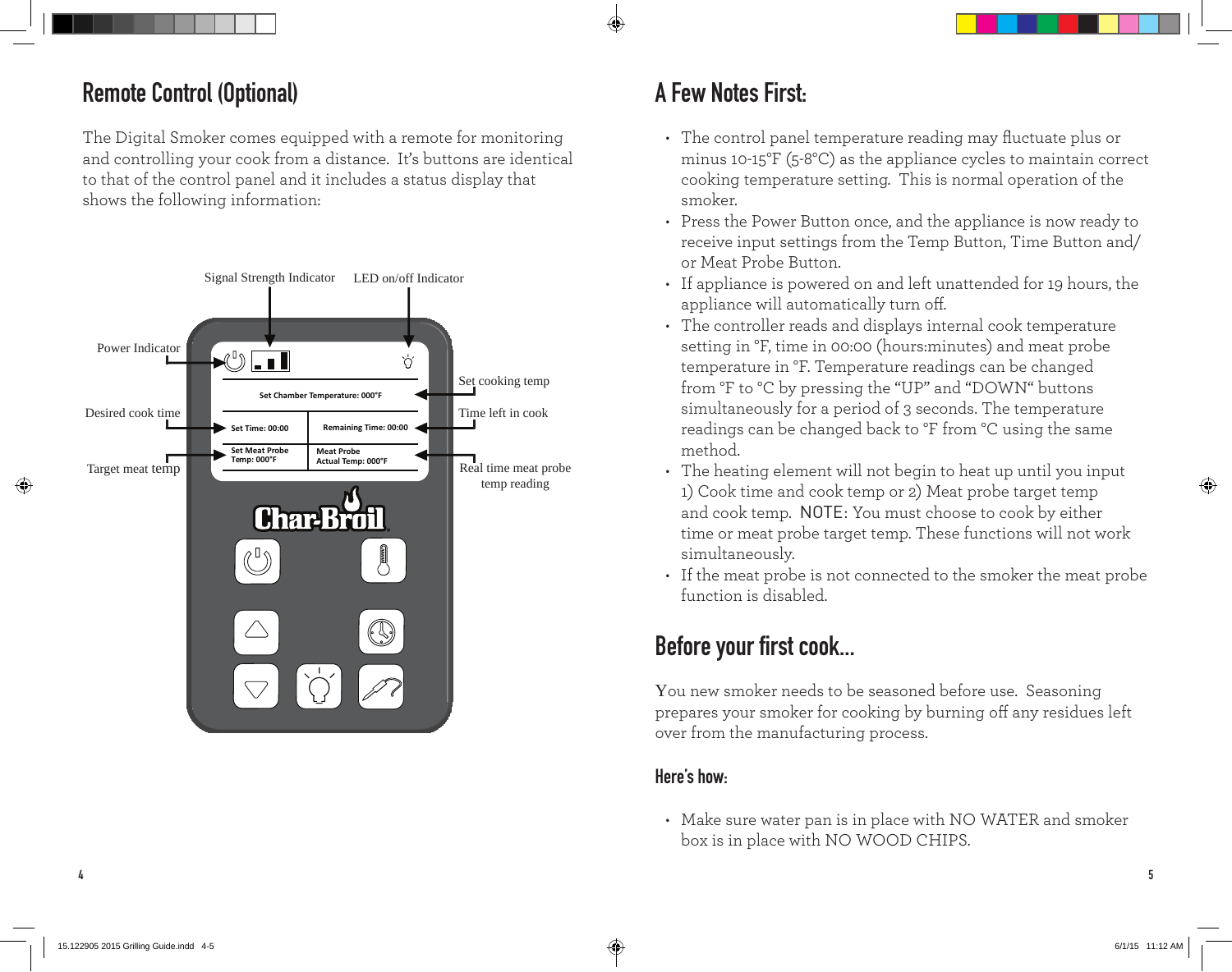- Plug in the appliance. The display will immediately have power. A beep is sounded when the unit is plugged in.
- Press the Power Button once, the control unit is now ready.
- Press the Temp Button and set temperature to 275°F (135°C), max. setting, using the "UP" or "DOWN" buttons.
- Press the Time Button and set the time to 2 hours using the using the "UP" or "DOWN" buttons.
- Once 2 hours has elapsed, turn off smoker and allow to cool.
- After the seasoning process has completed, your smoker is now ready for use.

CAUTION: The smoker is HOT during use. Wear protective gloves when working inside the smoker.

## **Cooking with your Smoker**

There are two methods of cooking with your new smoker:

- **• By Time -** Cook your meat for a designated amount of time (see "cooking with the timer")
- **• By Meat Temperature -** Cook your meat until its internal temperature hits a designated temperature. (see "cooking with meat probe")

Here, we will explain how to use these functions as well as explain a few basics of setting up your cook.

## **Preheating**

Preheating warms up the chamber and gets your wood chips smoking so that your meat starts getting that delicious smoke flavor the second you put it in the smoker.

NOTE: Always preheat smoker with smoker box in place, including wood chips if being used.

### **Setting the Preheat Cycle**

- Press the Temp Button.
- Press and hold the "UP" or "DOWN" button to raise or lower until the letters "PH" is displayed. Release the button. "PH" is blinking.
- Press the Temp Button again. The display will no longer blink indicating that the "PH" is set.
- The display will show "PH", no temperature will be shown during the Preheat cycle.
- The appliance will automatically start the Preheating process.
- The Preheat cycle will run for 40 minutes.
- After the 40 minute preheat cycle ends:
	- 1. The appliance will automatically reduce the interior temperature.
	- 2. The display will blink "00:00" (no temp will be displayed).
	- 3. An audible beep will sound 3 beeps initially and then 3 beeps once every 30 seconds thereafter.
- You can then use the Temp Button, Meat Probe Button or Time Button to start using the smoker.

NOTE: The appliance will automatically turn off if 60 minutes has passed after the initial 40 minute Preheat cycle has been completed (40 minute Preheat + 1 hour = 100 total minutes) and a cook has not been started.

### IMPORTANT:

Always cook with both the water pan and smoker box in place, whether or not they are filled.

## **Setting the Cooking Temperature**

No matter how you want to cook you're going to need to know how to set your cooking temperature.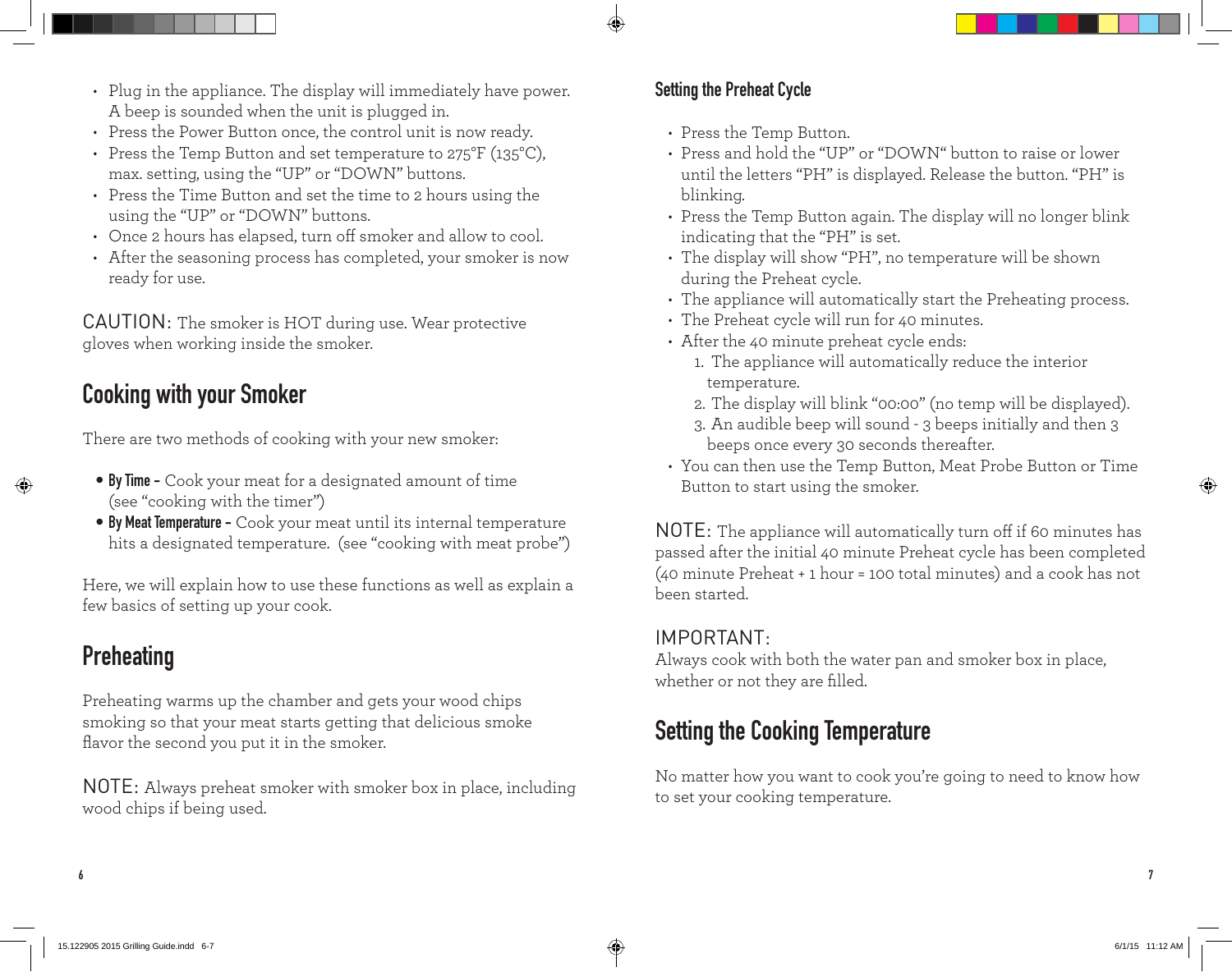

#### **Using the Temp Button**

Display Range: 100°F - 275°F (38°C - 135°C)

- Press the Temp Button. The default temperature setting of 200°F (93°C) is shown.
- Press and hold the "UP" or "DOWN" button to adjust the desired cooking temperature.
- Press the Temp Button again after the desired temperature setting is entered. After the Temp Button is pressed the display should no longer blink, indicating that cook temperature is set.

## **Cooking With The Timer**

When cooking with timer function, your smoker will run until the timer hits zero.

### **Here's how to set it up:**

Display Range: 00:00 – 19:00 hours.

NOTE: The Meat Probe function will be disabled.

- Press the Time Button, and a blinking "00:00" is shown.
- Press the "UP" or "DOWN" button to adjust the hour in 1 hour increments. (The display should still be blinking.)
- Press the Time Button again after the desired hour portion of the cook time setting is entered. After the Time Button is pressed, the hour portion should no longer blink indicating that it is set.
- The minute portion will remain blinking at this point as it has not yet been set.
- Press the "UP" or "DOWN" button to adjust the minutes. The display should still be blinking.
- Press the Time Button again after the desired minute portion of the cook time setting is entered. After the Time Button is

pressed the minute portion should no longer blink indicating that it is set.

- After pressing the Time Button in the previous step the time should begin to count down.
- When using the Time function, the display should show the Set Cooking Temperature and the actual elapsed Time (countdown). They should alternate throughout the length of the cooking cycle.
- Once the desired set time has elapsed:
	- 1. The controller will automatically reduce the appliance temperature to 120°F (49°C).
	- 2. The display will alternate between 00:00 and 120°F (49°C) showing the set time has elapsed.
	- 3. An audible beep will sound 3 beeps and then 3 beeps once every 30 seconds thereafter until the Power Button is pressed, or has reached the maximum 19 hour automatic shut-off.

## **Cooking With The Meat Probe**

When cooking with the meat probe function, your smoker will run until the meat hits a desired internal temperature.

## **Good Meat Probe Etiquette:**

- Insert the probe into the thickest part of the food not touching bone, fat or gristle before placing meat in the smoker. Once the meat is in place you can connect the meat probe jack to the smoker.
- After cooking, check the temperature in several places to make sure the food is evenly heated.
- Make sure to clean your food thermometer with hot, soapy, water before and after each use. Do not immerse or wash in the dishwasher.
- Compare your thermometer reading to the USDA guidelines on page 13 to determine if your food has reached a safe

**8 9**

⊕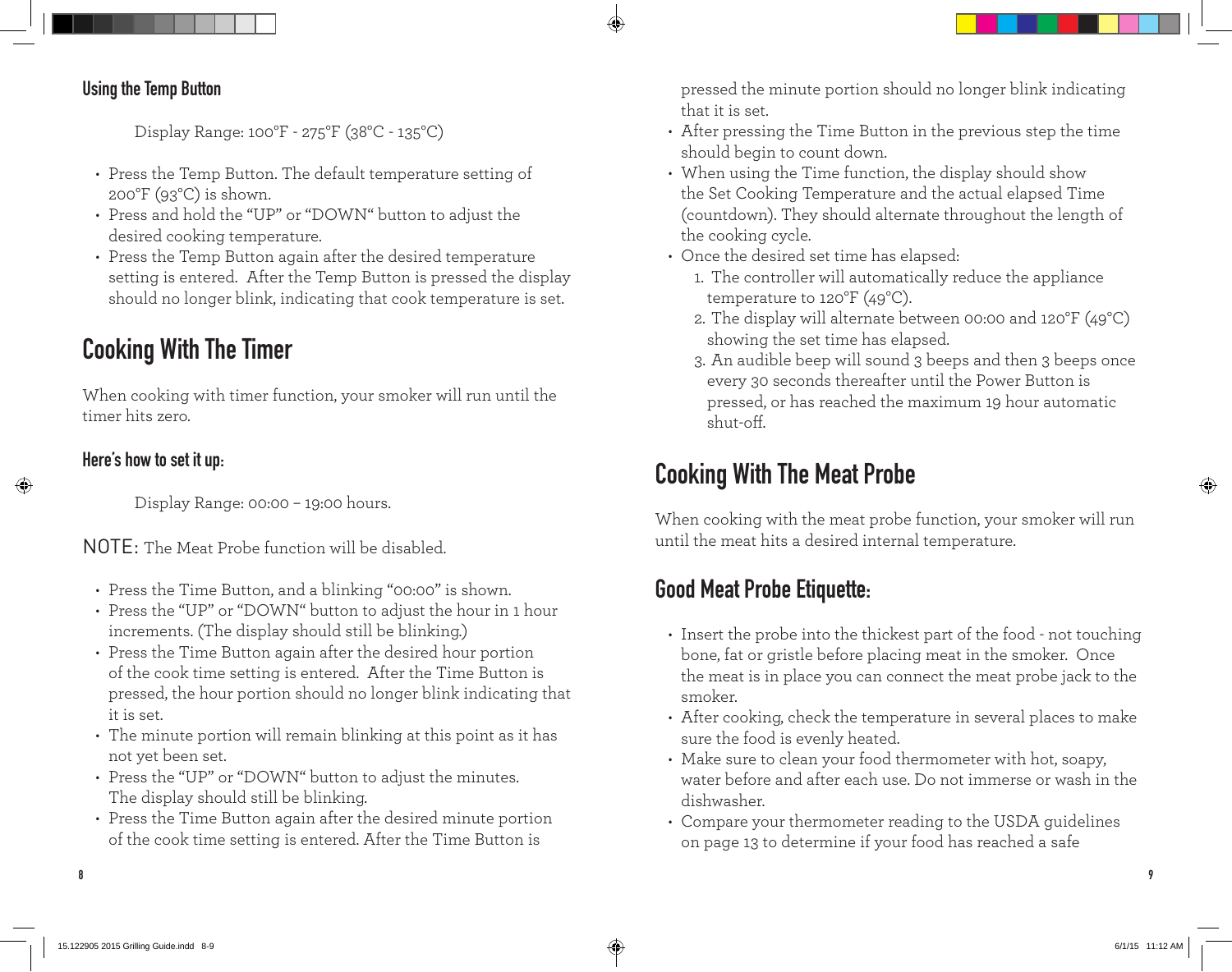temperature and visit www.isitdoneyet.gov for more information on food safety.

• Use only the included meat probe.

#### **Here's how to set it up:**

Display Range: 50°F to 225°F (10°C to 107°C)

NOTE: The Set Time function will be disabled.

- Press the Meat Probe Button, and the default desired meat probe temperature setting of 145°F (63°C) is displayed and will blink.
- Press the "UP" or "DOWN" button to adjust the desired meat probe target temperature setting.
- Press the Meat Probe Button again after the desired meat probe target temperature setting is entered.
- After the Meat Probe Button is pressed the display should no longer blink indicating that it is set.
- When using the Meat Probe function, the display should show the Cooking Temperature and the actual Meat Probe Temperature. The display will alternate throughout the length of the cooking cycle.
- Once the desired meat probe target temperature has been reached:
	- 1. The controller will automatically reduce the set temp to  $120^{\circ}F(49^{\circ}C)$ .
	- 2. The display will alternate between the actual Meat Probe temperature and 120°F (49°C).
	- 3. An audible beep will sound 3 beeps and then 3 beeps once every 30 seconds thereafter until the Power Button is pressed, or has reached the maximum 19 hour automatic shut-off.

## **Using the Smoker Box:**

**10 11** The smoker box is what enables you to add delicious smoke flavor to your foods. Simply fill the smoker box with wood chips to the desired level and slide it into place prior to preheating the smoker.

## **How Much Wood Should I Use?**

The smoker box can be filled to varied levels to accommodate short and long cooks. Use this chart to determine a rough estimate for what level you need to fill the smoke box. Please note: These numbers are just a guide. Many factors can influence your actual smoke time (flavor, size of chips, etc.), so please adjust your times based on your actual experiences.

| Smoke Box<br><b>Fill Level</b> | $\sqrt{4}$ |                                                                 | 3/4 |  |
|--------------------------------|------------|-----------------------------------------------------------------|-----|--|
| <b>Smoke Time</b>              |            | 2-4 Hours $\vert$ 3-5 Hours $\vert$ 4-6 Hours $\vert$ 6-8 Hours |     |  |

## **What Flavor Should I Use?**

There are many wood chip types that result in different flavors. Choosing a particular flavor may take some trial and error but the chart below explains which woods will provide a more heavy, full flavor and which will provide a more mild, light flavor. This is a good starting point on your way to choosing your favorite flavors.

|         | <b>Wood Flavor</b> |
|---------|--------------------|
|         | Hickory            |
|         | Oak                |
| Heavier | Pecan              |
|         | Mesquite           |
|         | Alder              |
|         | Maple              |
| Lighter | Apple              |
|         | Cherry             |

### NOTE:

• You do not need to soak the wood chips in water before use. Soaking the wood chips will not extend the smoking time; only lengthen the time before they start to smoke.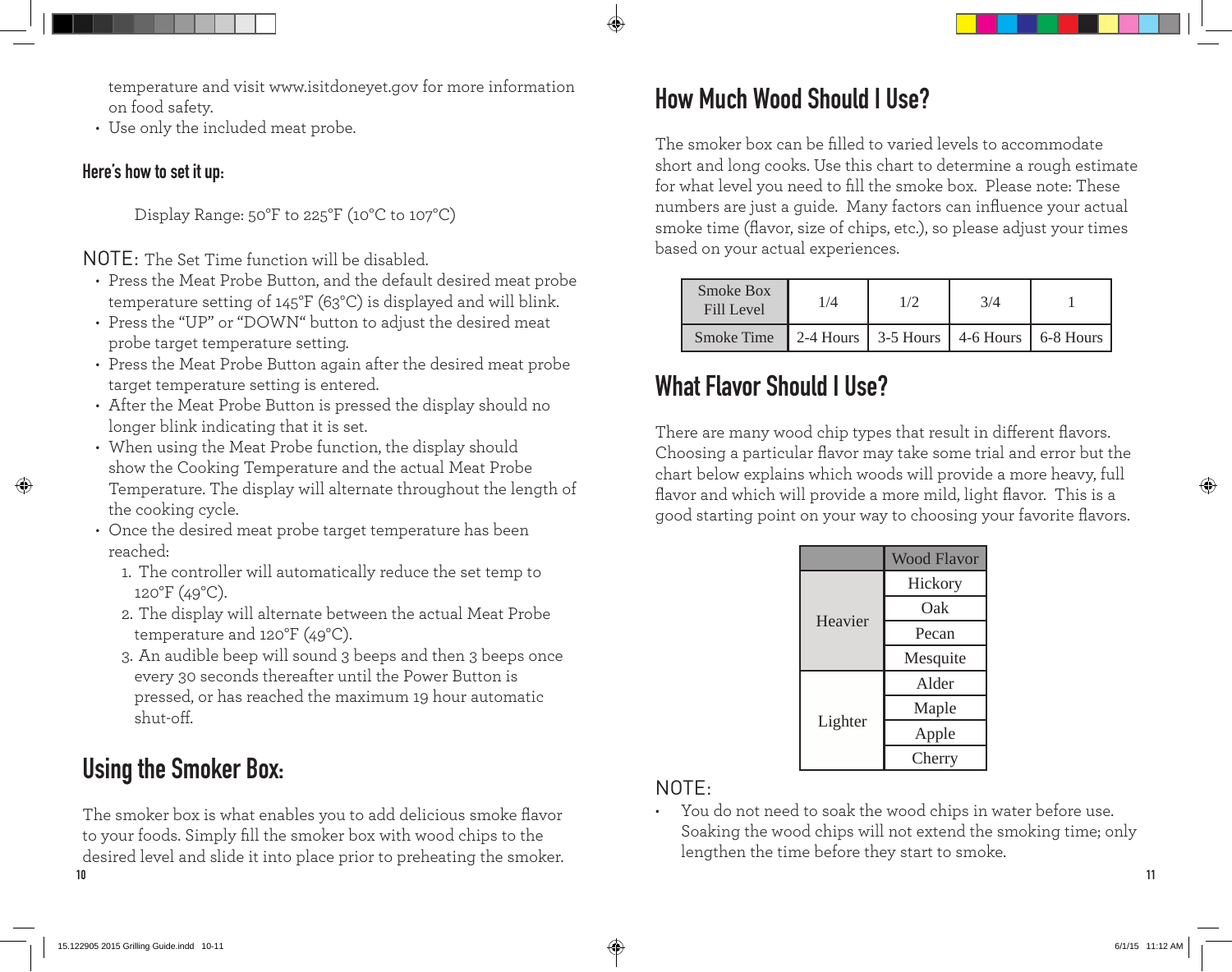

- The smoker box is designed for wood chips or pellets only, do not use wood chunks.
- Always operate smoker with smoker box in place regardless of whether or not you use wood chips. Never remove or refill the smoker box during cooking.

## **Using the Water Pan:**

Your Digital Smoker comes equipped with a water pan. The water pan can be used to keep meat moist while cooking. To use, fill the water pan with warm water (cold water can bring down the temp of the cooker) to the Max Water mark and slide into place. Do not overfill the water pan.

### NOTE:

- Using water is not required for smoking.
- Always operate (including preheating) smoker with water pan in place regardless of whether or not you use water. Never remove the water pan during cooking.
- If water pan needs to be refilled during cooking, always fill through the hole in the drip pan assembly. Care should be taken when refilling water pan to avoid having any liquid coming in contact with the heating element. Serious damage to the heating element could result, including flare ups and electrical failure.

## **Cooking Info**

Lets get to the cooking! But first, here's a quick guide to estimate cooking times so you can better plan out your cooking:

| Meat        | Meat Cut                | Cooking<br>Temp | <b>Estimated Cook</b><br>Time | Target<br>Temp |
|-------------|-------------------------|-----------------|-------------------------------|----------------|
|             | Butt (Pulled)           | $225$ °F        | 90-120 Mins Per Pound         | 205 °F         |
|             | <b>Butt (Sliced)</b>    | 225 °F          | 90-120 Mins Per Pound         | 180 °F         |
| Pork        | Spare Ribs              | $225$ °F        | 5-7 Hours (Total)             | 190 °F         |
|             | Baby Back Ribs          | $225$ °F        | 4-6 Hours (Total)             | 190 °F         |
| <b>Beef</b> | <b>Brisket (Pulled)</b> | $225$ °F        | 70-90 Mins Per Pound          | 200 °F         |
|             | Brisket (Sliced)        | $225$ °F        | 70-90 Mins Per Pound          | 190 °F         |
|             | <b>Ribs</b>             | 225 °F          | 3-4 Hours (Total)             | 175 °F         |
| Poultry     | Chicken (Whole)         | 250 °F          | 30-45 Mins Per Pound          | 165 °F         |
|             | Turkey (Whole)          | 250 °F          | 30-45 Mins Per Pound          | 165 °F         |
| Fish        |                         | 225 °F          | 40-60 Mins Per Pound          | 150 °F         |

Remember, these are just estimates to help you plan by. Always make sure you cook to the internal temperature listed in this chart:

| Meat                                                         | USDA RECOMMENDED SAFE<br><b>MINIMUM</b><br><b>INTERNAL TEMPERATURES</b> |
|--------------------------------------------------------------|-------------------------------------------------------------------------|
| Beef, Veal, Lamb<br>Steaks & Roast<br>(with a 3 minute rest) | $145°$ F                                                                |
| Fish                                                         | 145 °F                                                                  |
| Pork<br>(with a 3 minute rest)                               | 145 °F                                                                  |
| Beef, Veal, Lamb<br>Ground                                   | 160 °F                                                                  |
| Turkey, Chicken & Duck                                       | 165 °F                                                                  |

For more info visit www.IsItDoneYet.gov ENJOY YOUR SMOKER!

**12 13**

⊕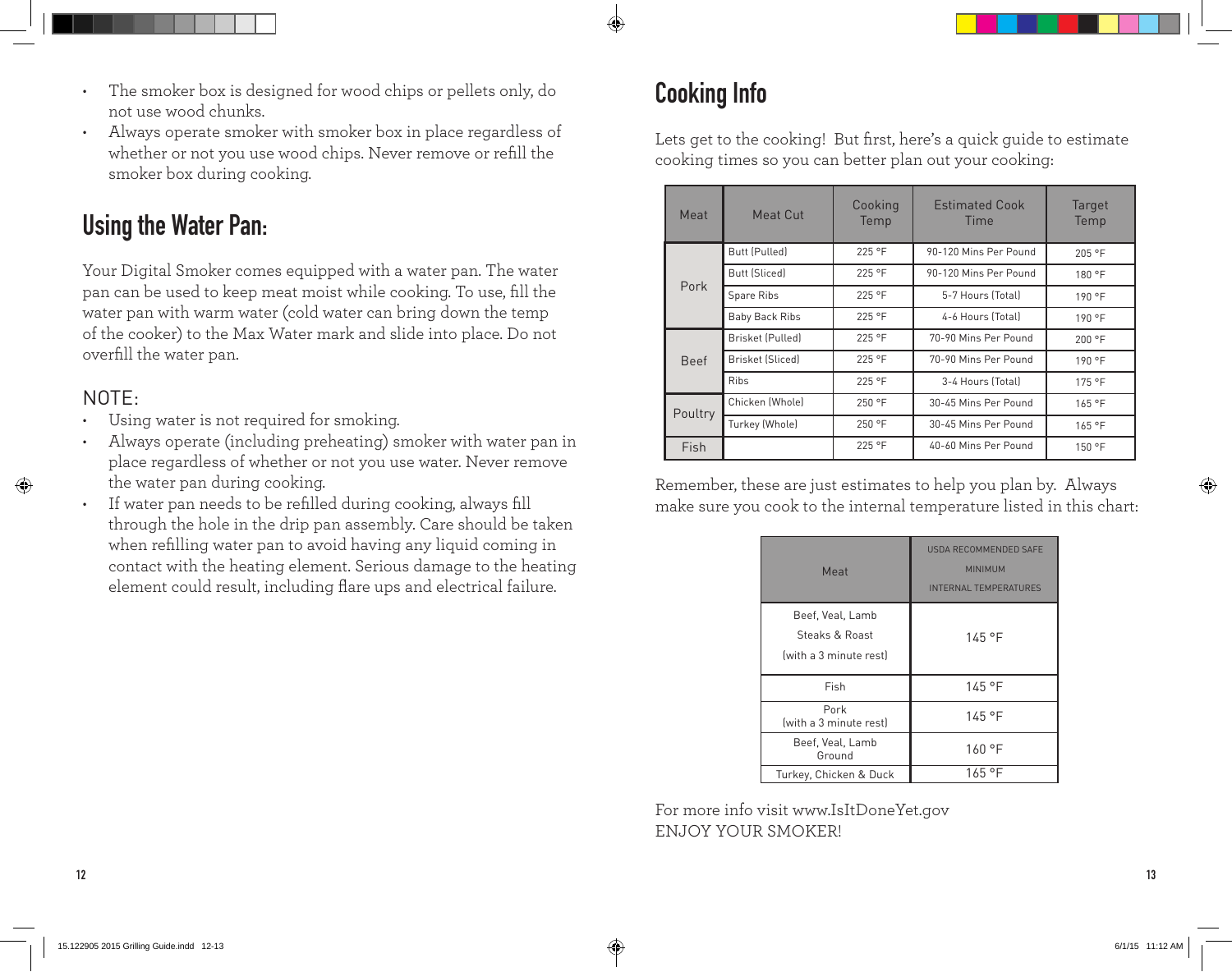### **Pork Recipes**

### Easy BBQ

Set cooking temp to 225 °F

#### Ingredients:

- 3-7 lb pork roast or Boston Butt
- Dry Rub Seasoning
- BBQ Sauce

#### Directions:

Season the entire cut of meat using your favorite BBQ dry rub. Place on to smoking rack and cook until the internal temperature is 145˚ F for serving cubed or sliced.

To serve 'pulled pork', cook until the internal temperature reaches 190˚-200˚F. Once the internal temperature reaches 145˚ F, you may choose to remove the pork, cover with your favorite BBQ sauce, and wrap with two layers of heavy-duty aluminum foil, before returning it to the smoking rack for the additional cook time. This additional cook time from 145˚ F to 190˚-200˚ F will require the same amount of time as the pork required to reach 145˚ F. When done, remove the basket from the cooking chamber and allow the BBQ to rest for 10-15 minutes while the aluminum foil cools. Place in a large tray, unwrap, and then shred with forks.

### Pork Tenderloins

Set cooking temp to 225 °F

#### Ingredients:

- 2 Pork Tenderloins
- Kosher salt
- Fresh cracked pepper

#### Directions:

Season the tenderloins using kosher salt and fresh cracked pepper. Place onto the smoking rack and cook until the internal temperature reaches a minimum of 160˚F. Tenderloins will cook fast. Check internal temperature after 30 minutes. Allow the tenderloins to rest for 10-15 minutes . Cut tenderloins in ½ inch slices and serve with favorite sauce and side dishes.

### Baby Back Ribs



Set cooking temp to 225 °F

#### Ingredients:

- 1 Rack of Baby Back Ribs
- Dry Rub Seasoning
- BBQ Sauce

#### Directions:

Season ribs using your favorite BBQ dry rub. Smoke and check for doneness using the digital food thermometer. If you like them extra tender and tasty, remove, cover with your favorite BBQ sauce, and wrap them with two layers of heavy-duty aluminum foil. Place the aluminum-foil-wrapped ribs back onto the smoking rack and allow them to cook for an additional 30 minutes. Remove the basket and allow the ribs to rest for 10-15 minutes while the aluminum foil cools.

Pro Tip: Want to cook more ribs? Purchase the optional Rib Hooks and hang them vertically in the smoker!

⊕

⊕

**14 15**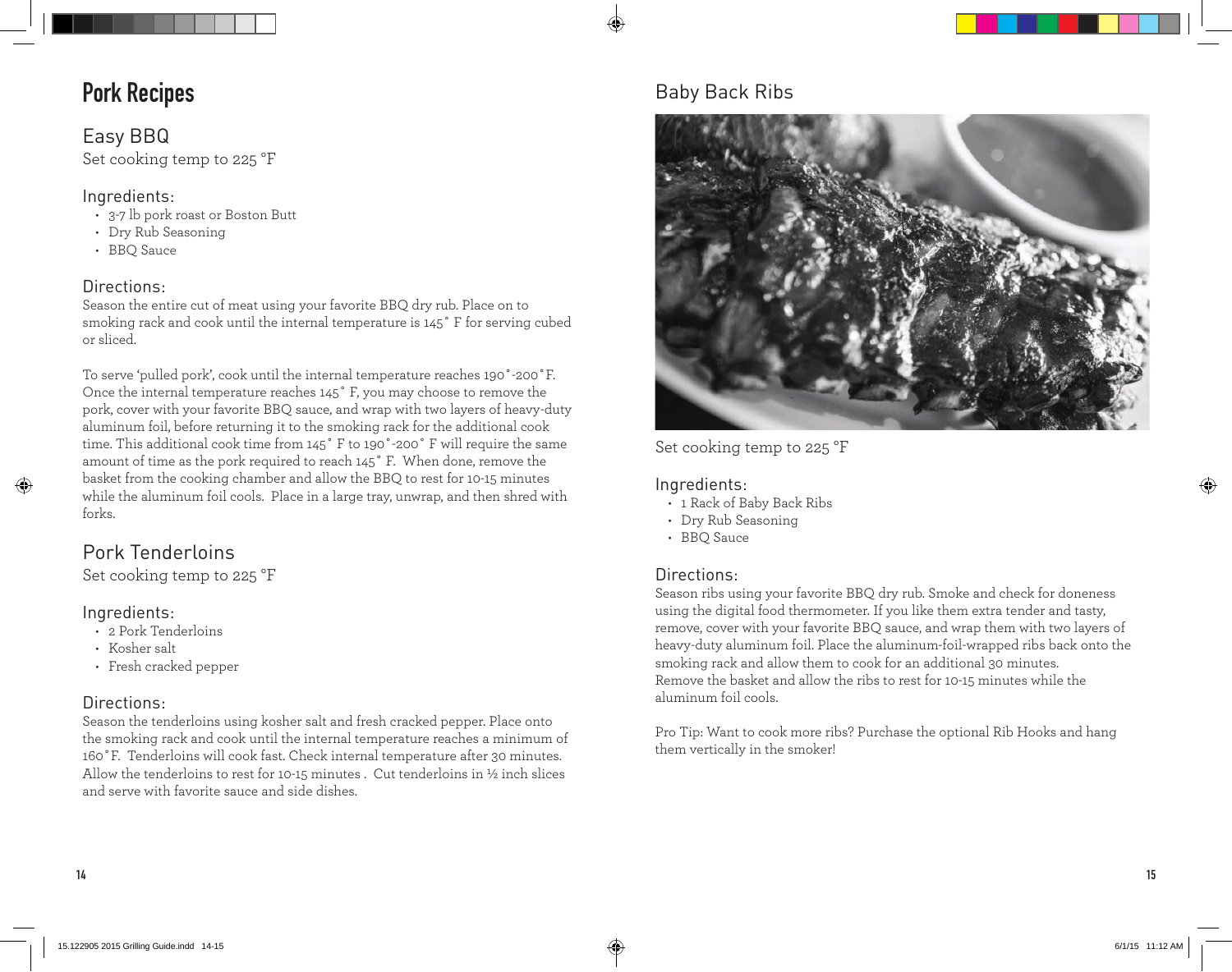### St. Louis-Style Ribs

Set cooking temp to 225 °F

#### Ingredients:

- 2 racks of St. Louis style ribs
- Salt
- Your favorite rub
- Your favorite BBQ sauce (optional)

#### Directions:

Skin the membrane off the backs of the two slabs of St. Louis-style ribs. Season the bone side with salt and the rub. Flip over and season the meat side with the salt and the rub. Place the ribs in the smoker preheated to 225 F. At 90 minutes, sauce the bone side and then flip over and sauce the meat side (optional as you could serve the sauce on the side). Re-sauce every 30 minutes until the rib meat pulls back from the bones 1/4 - 1/3 of an inch (about 2.5 - 3 hours). Remove from the smoker, slice and serve.

## **Beef Recipes**

### Beef Roast

⊕

Set cooking temp to 225 °F

#### Ingredients:

- 3-5 lb beef roast
- Kosher salt
- Fresh cracked pepper

#### Directions:

Prepare a 3-5 lb beef roast for cooking. Season outside with salt and pepper or a Creole rub for added spice. Place beef roast on bottom rack in the center of smoking chamber. Cook beef until the internal temperature reaches a minimum of 145˚F.

Large cuts of meat can typically be removed a few degrees prior to the desired internal temperature. When internal temp reaches your target temperature, remove and place on plate or tray and cover with aluminum foil. Allow the roast to rest for 10-20 minutes while the internal temperature continues to rise. Always check the internal temperature before serving to insure it has reached desired temperature. Slice and enjoy!

### Texas Style Beef Brisket



Set cooking temp to 225 °F

#### Ingredients:

- 1 lb (5 to 7 pound) beef brisket, trimmed
- ½ cup prepared barbecue seasoning rub
- 2 Tbsp ground chili powder
- 1 cup hot sauce of your choice
- 1 cup beer or non-alcoholic malt beverage
- 1 cup barbecue sauce

#### Directions:

- 1. Ask your butcher to prepare the brisket by removing some of the fat cap, not all.
- 2. Mix chile powder, hot sauce and beer to make marinade
- 3. Place the meat in a shallow, nor-reactive pan and add favorite beef marinade.
- 4. Cover and place in refrigerator for 4 8 hours.
- 5. Remove from fridge about an hour prior to placing in cooker
- 6. Rinse and pat dry.
- 7. Season with your favorite rub that doesn't conflict with the flavors of the marinade.
- 8. Fill smoker box with desired wood chip flavor.
- 9. Cook meat, for 6 to 7 hours until meat is very tender (190 °F internal temperature).
- 10. Baste with mop sauce once an hour.
- 11. To make Smoke House Barbecue Butter Glaze, combine barbecue sauce, butter and remaining 1/2 cup beer. Simmer 5 minutes until slightly thickened.
- 12. Slice meat against the grain using a sharp knife and serve with sauce.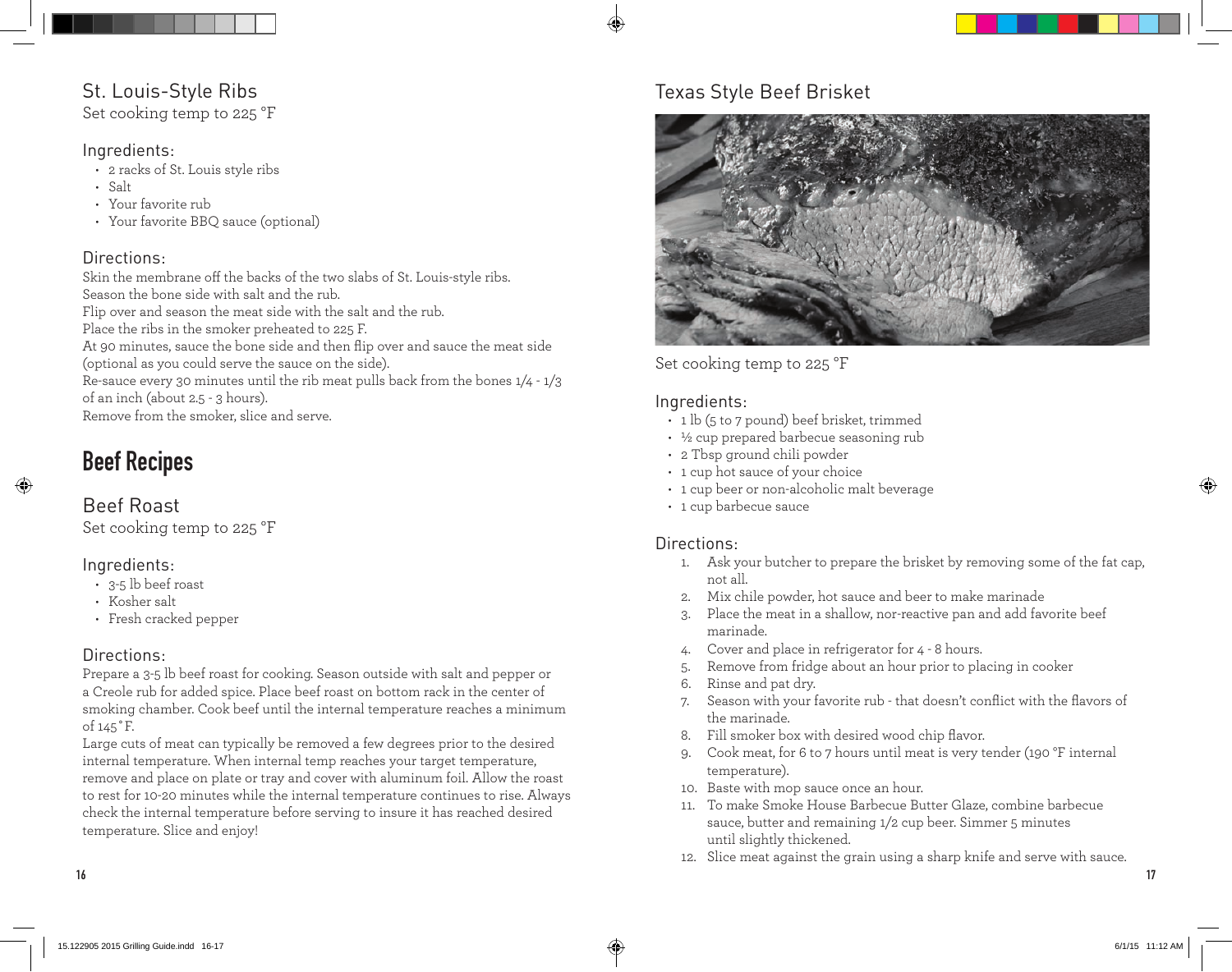### Char-Broil's Favorite Prime Rib Roast



Set cook temp to 225 °F

#### Ingredients:

⊕

- 3-5 lb rib roast
- 1 Tbsp garlic powder
- 1 Tbsp sea salt
- 1 Tbsp onion powder
- 2 tsp cayenne pepper
- 2 tsp of each: dried rosemary, thyme

#### Directions:

Mix all dry ingredients together in large mixing bowl - using fork or whisk. Place rib roast in bowl and use hands to work rub into all areas of meat (Note: rubber gloves can come in handy). Large cuts of meat can typically be removed a few degrees prior to the desired internal temperature. When internal temp reaches your target temperature, remove and place on plate or tray and cover with aluminum foil. Allow the roast to rest for 10-20 minutes while the internal temperature continues to rise. Always check the internal temperature before serving to insure it has reached desired temperature. Slice and enjoy!

### **Poultry Recipes**

#### Cherry-Smoked Chicken Tacos Set cook temp to 250 °F

#### Ingredients

#### For chicken:

- 1 whole chicken (2-3 pounds)
- 2 Tbsp oil
- 1 Tbsp poultry seasoning
- 1 tsp ground cumin
- 1 tsp ground coriander
- Salt and pepper
- Cherry wood chips for smoking

#### For tacos

- 1 Taco Kit (taco shells)
- Shredded chicken
- 2 avocados, chopped
- 1 cucumber, de-seeded and chopped
- 1 red bell pepper, de-seeded and chopped
- 1 small head of red cabbage, thinly sliced
- 1-2 cups of Queso Fresco, crumbled
- Salsa
- Sour cream (optional)
- Hot sauce (optional)

#### Directions for chicken:

- 1. Prep chicken for cooking. Remove neck, giblets and anything else inside bird. Wash and rinse inside and out and pat dry.
- 2. Rub bird with oil, then season inside and out with poultry seasoning, cumin, coriander and salt and pepper.
- 3. Place the chicken in the cooking basket, breast side up.
- 4. Cook until the internal temperature has reached 165 °F about 1 hour and 30 minutes.
- 5. The outside of the bird should be a dark golden brown.
- 6. Allow the bird to cool for 10 minutes while in the basket for easy removal.
- 7. Let chicken rest for an additional 15 minutes while you prepare your taco ingredients.
- 8. Remove skin and cut chicken up.
- 9. Shred meat using two forks.
- 10. Assemble tacos with chicken and other ingredients mentioned above.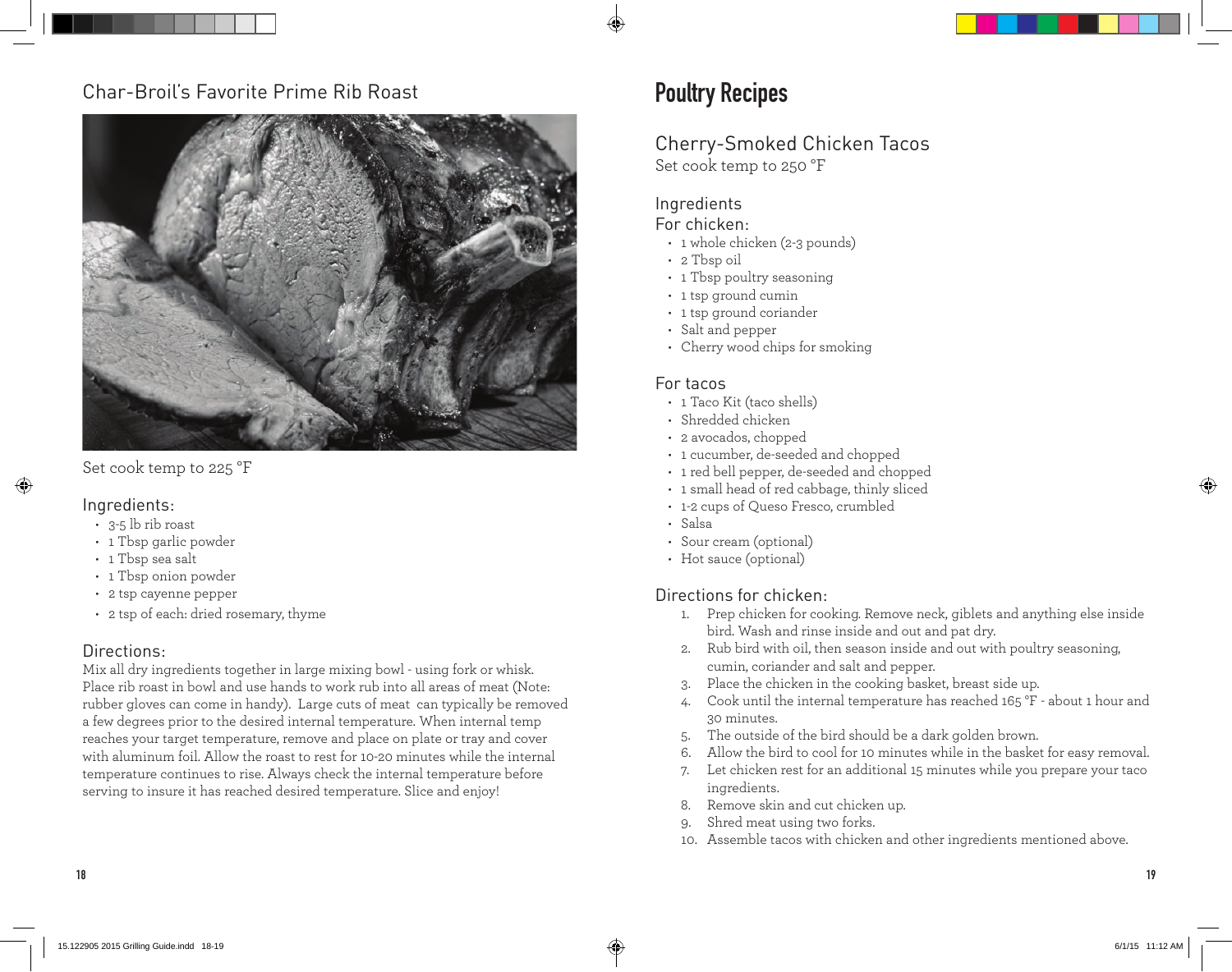### Hickory Smoked Garlic Chicken



Set cook temp to 250 °F

#### Ingredients:

- $\cdot$  14 lb chicken
- 4 cloves of garlic
- 1/4 tsp of onion powder
- 1/3 cup softened butter
- 1/2 small yellow onion
- Coarse salt and cracked black pepper to taste
- Hickory wood chips (pecan, apple, cherry wood chips work well too)

#### Directions:

- 1. Rinse the chicken and pat it dry with paper towels.
- 2. Combine 2 minced cloves of garlic, 1/4 teaspoon onion powder and butter together.
- 3. Loosen the skin on breast of chicken.
- 4. Place 1/3 of the butter mixture under the skin on one side of breast. Press the top of the skin to evenly distribute the butter.
- 5. Place another 1/3 of the butter under the skin on the second side of the breast.
- 6. Place the onion and 2 cloves of garlic into the bird cavity.
- 7. Spread remaining 1/3 of butter mixture on the outside of the whole bird.
- 8. Season with coarse salt and cracked black pepper.
- 9. Place seasoned chicken into smoker.
- 10. Smoke chicken until it reaches an internal temperature of 165 degrees.
- 11. Let chicken rest 20 minutes before slicing.

## **Fish Recipes**

### CB's EZ Smoked Salmon

![](_page_10_Picture_25.jpeg)

Set cook temp to 250 °F

#### Ingredients:

- $\cdot$  1 (3-5 lb) Salmon Filet (1" thick)
- 2 cups brown sugar
- ½ cup pickling salt
- 1 3 oz Bag of commercially prepared "crab boil"

#### Directions:

- 1. Have fish monger remove pin bones from salmon and trim the thin parts of the filet (Cut off the last 3 inches of the tail and the belly area if you wish - use them in soup or scramble with eggs for breakfast).
- 2. Rinse the salmon filet under cold running water and pat dry with paper towel.
- 3. Combine brown sugar, pickling salt and about 80% of the contents of crab boil bag into bowl and dry mix together.
- 4. Add enough water to these dry ingredients to make into semi-dry wet slurry - just beyond the texture of wet paste.
- 5. Place salmon filet in large 2 inch deep dish or largest size sealable plastic food bag and coat the flesh with the slurry.
- 6. Cover the dish tightly with plastic wrap or seal the bag and place in the refrigerator overnight (8+ hours).

**20 21**